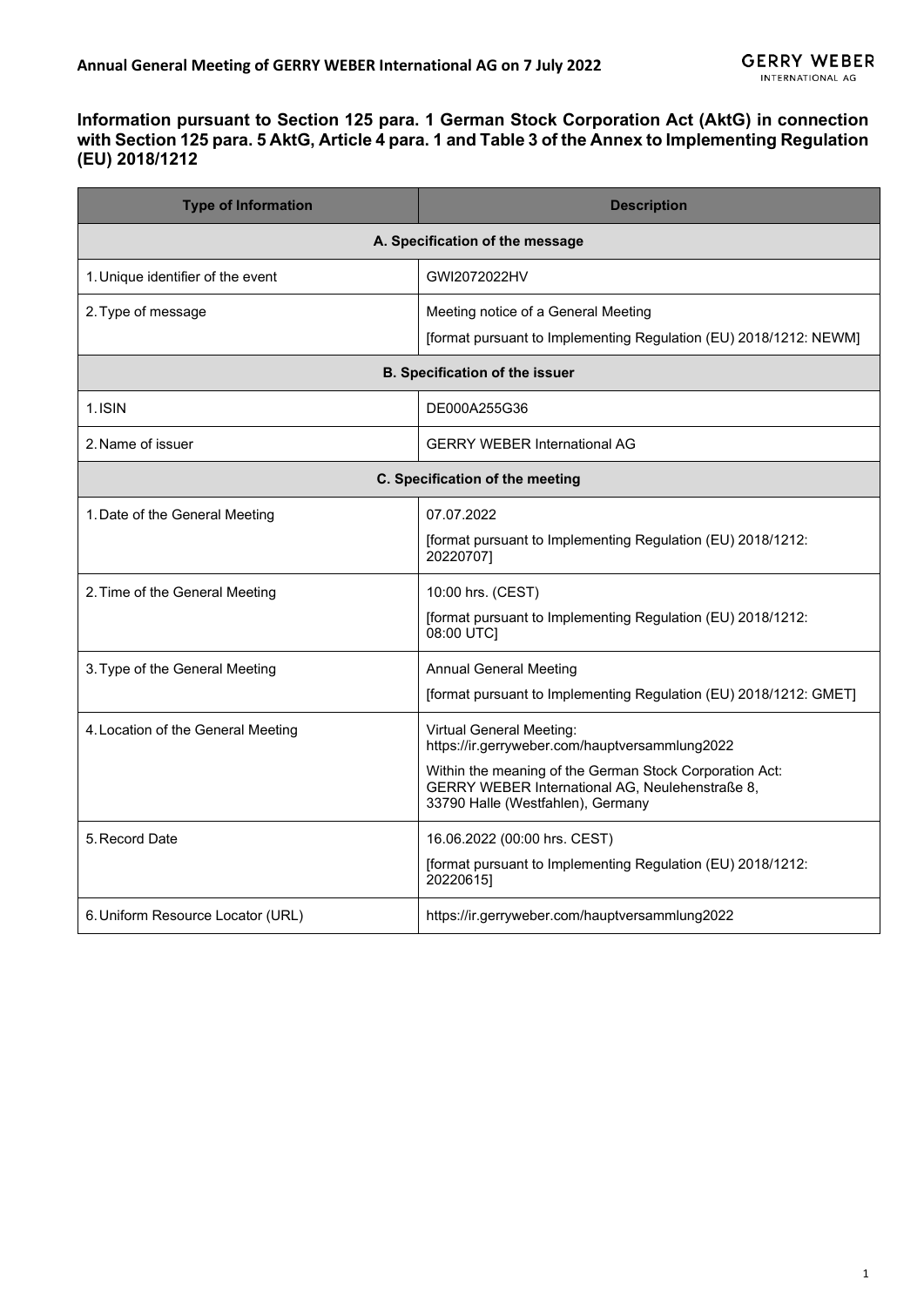| D. Participation in the General Meeting                              |                                                                                                                                                         |  |
|----------------------------------------------------------------------|---------------------------------------------------------------------------------------------------------------------------------------------------------|--|
| D. Participation in the General Meeting - electronic absentee voting |                                                                                                                                                         |  |
| 1. Method of participation by shareholder                            | Exercising the right to vote through electronic absentee voting per<br>Internetservice at https://ir.gerryweber.com/hauptversammlung2022                |  |
|                                                                      | [format pursuant to Implementing Regulation (EU) 2018/1212:<br>EV; ISO 20022: EVOT]                                                                     |  |
| 2. Issuer deadline for the notification of participation             | 01.07.2022, 24:00 hrs. (CEST)                                                                                                                           |  |
|                                                                      | [format pursuant to Implementing Regulation (EU) 2018/1212:<br>20220701; 22:00 UTC]                                                                     |  |
| 3. Issuer deadline for voting                                        | 07.07.2022, until the time voting begins                                                                                                                |  |
|                                                                      | [format pursuant to Implementing Regulation (EU) 2018/1212:<br>20220707; until the time voting begins]                                                  |  |
| D. Participation in the General Meeting - company-appointed proxies  |                                                                                                                                                         |  |
| 1. Method of participation by shareholder                            | Exercising the right to vote by granting authority and issuing instructions<br>to the proxies nominated by the Company                                  |  |
|                                                                      | [format pursuant to Implementing Regulation (EU) 2018/1212:<br>PX; ISO 20022: PRXY]                                                                     |  |
| 2. Issuer deadline for the notification of participation             | 01.07.2022, 24:00 hrs. (CEST)                                                                                                                           |  |
|                                                                      | [format pursuant to Implementing Regulation (EU) 2018/1212:<br>20220701; 22:00 UTC]                                                                     |  |
| 3. Issuer deadline for voting                                        | Granting authority (with voting instructions) to the proxies nominated by<br>the Company                                                                |  |
|                                                                      | in writing or in text form by postal mail or email until<br>06.07.2022, 24:00 hrs. (CEST)                                                               |  |
|                                                                      | [format pursuant to Implementing Regulation (EU) 2018/1212:<br>20220706; 22:00 UTC]                                                                     |  |
|                                                                      | electronically via the Internetservice at<br>$\bullet$<br>https://ir.gerryweber.com/hauptversammlung2022<br>by 07.07.2022, until the time voting begins |  |
|                                                                      | [format pursuant to Implementing Regulation (EU) 2018/1212:<br>20220707; until the time voting begins]                                                  |  |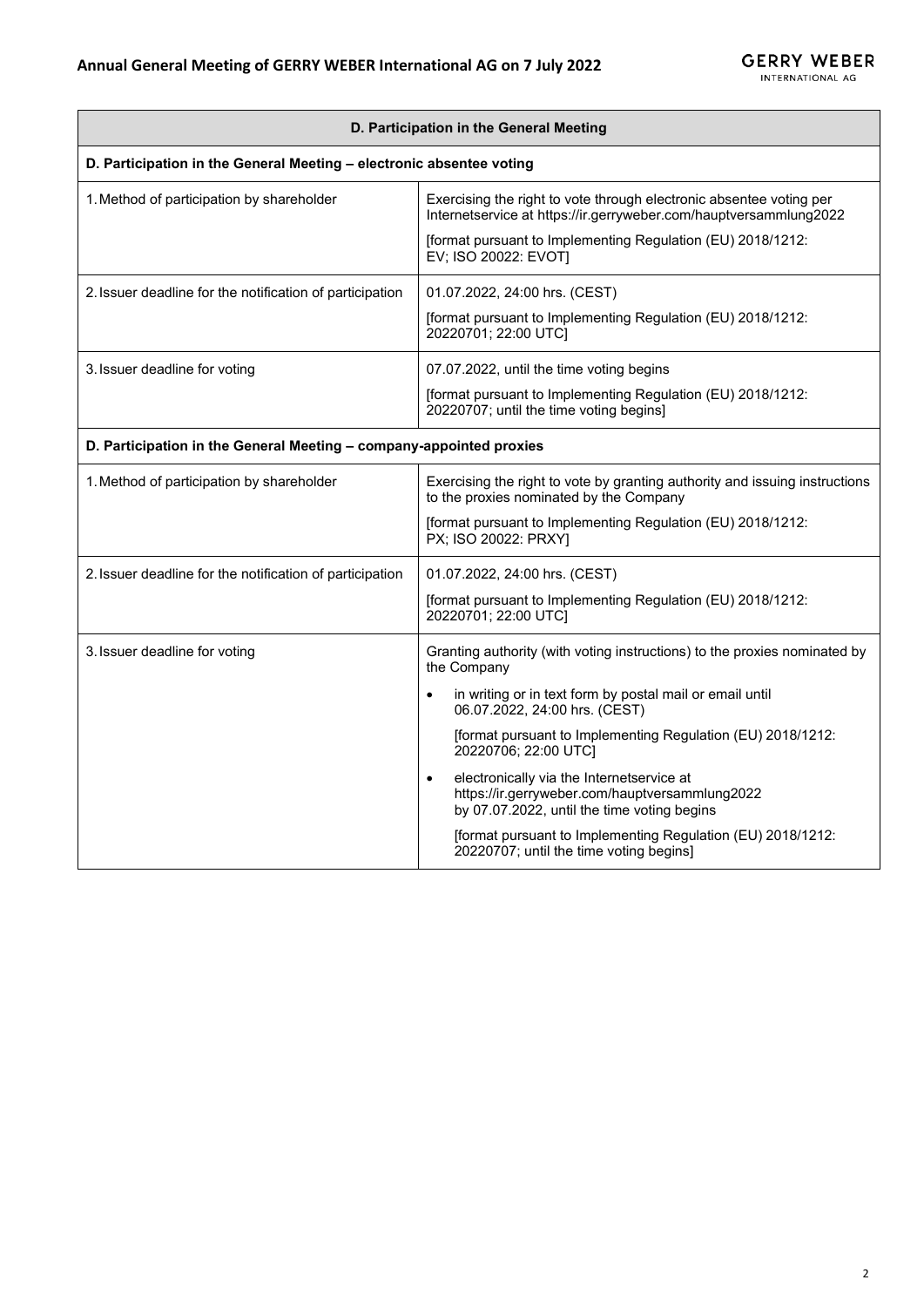| D. Participation in the General Meeting - proxy authorisation |                                                                                                                                                                                                                                                                                                                                                                                                                                                                                                                                                                                                                                                                                                                                                                                                                                                                                                   |
|---------------------------------------------------------------|---------------------------------------------------------------------------------------------------------------------------------------------------------------------------------------------------------------------------------------------------------------------------------------------------------------------------------------------------------------------------------------------------------------------------------------------------------------------------------------------------------------------------------------------------------------------------------------------------------------------------------------------------------------------------------------------------------------------------------------------------------------------------------------------------------------------------------------------------------------------------------------------------|
| 1. Method of participation by shareholder                     | Exercising the right to vote through an authorised third party<br>[format pursuant to Implementing Regulation (EU) 2018/1212:<br>PX; ISO 20022: PRXY]                                                                                                                                                                                                                                                                                                                                                                                                                                                                                                                                                                                                                                                                                                                                             |
| 2. Issuer deadline for the notification of participation      | 01.07.2022, 24:00 hrs. (CEST)<br>[format pursuant to Implementing Regulation (EU) 2018/1212:<br>20220701; 22:00 UTC]                                                                                                                                                                                                                                                                                                                                                                                                                                                                                                                                                                                                                                                                                                                                                                              |
| 3. Issuer deadline for voting                                 | Exercising of voting rights via electronic absentee voting by the proxy<br>via Internetservice at https://ir.gerryweber.com/hauptversammlung2022:<br>07.07.2022, until the time voting begins<br>[format pursuant to Implementing Regulation (EU) 2018/1212:<br>20220707; until the time voting begins]<br>Exercising of voting rights by the proxy through granting sub-proxies<br>and issuing instructions to the proxies appointed by the Company:<br>in writing or in text form by postal mail or email until<br>06.07.2022, 24:00 hrs. (CEST)<br>[format pursuant to Implementing Regulation (EU) 2018/1212:<br>20220706; 22:00 UTC]<br>electronically via the Internetservice at<br>https://ir.gerryweber.com/hauptversammlung2022 by<br>07.07.2022, until the time voting begins<br>[format pursuant to Implementing Regulation (EU) 2018/1212:<br>20220707; until the time voting begins] |

**E. Agenda**

## **E. Agenda – item 1**

| 1. Unique identifier of the agenda item            |                                                                                                                                                                                                                                                                                                                                                                                                                                             |
|----------------------------------------------------|---------------------------------------------------------------------------------------------------------------------------------------------------------------------------------------------------------------------------------------------------------------------------------------------------------------------------------------------------------------------------------------------------------------------------------------------|
| 2. Title of the agenda item                        | Presentation of the adopted annual financial statements and the<br>approved consolidated financial statements for the year ended<br>December 31, 2021, the combined management report and Group<br>management report, the report of the Supervisory Board for the<br>financial year 2021, and the explanatory report of the Executive Board<br>on the disclosures pursuant to sections 289a and 315a of the German<br>Commercial Code (HGB) |
| 3. Uniform Resource Locator (URL) of the materials | https://ir.gerryweber.com/hauptversammlung2022                                                                                                                                                                                                                                                                                                                                                                                              |
| 4. Vote                                            |                                                                                                                                                                                                                                                                                                                                                                                                                                             |
| 5. Alternative voting options                      |                                                                                                                                                                                                                                                                                                                                                                                                                                             |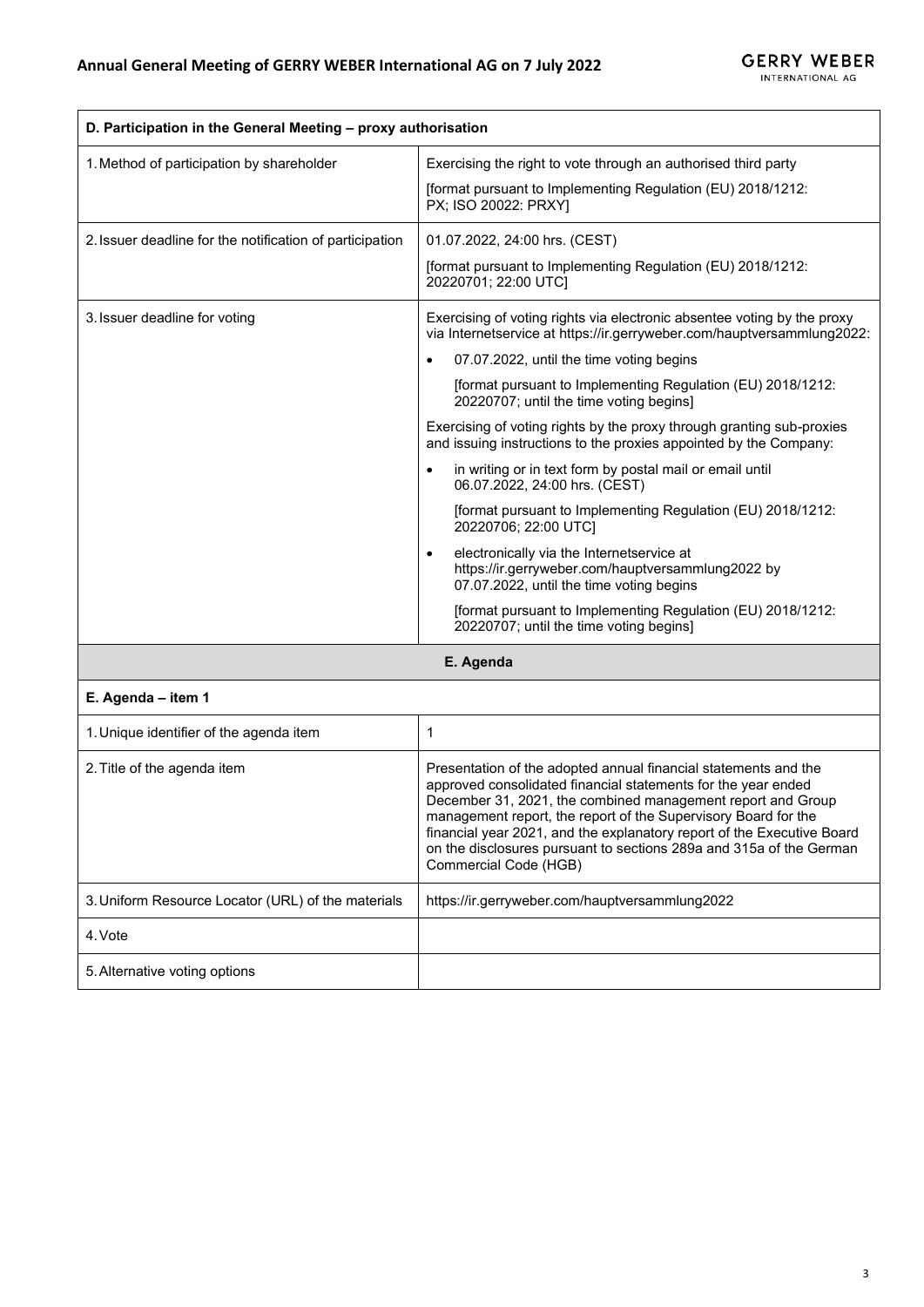| E. Agenda - item 2                                 |                                                                                                                                                                         |
|----------------------------------------------------|-------------------------------------------------------------------------------------------------------------------------------------------------------------------------|
| 1. Unique identifier of the agenda item            | $\overline{2}$                                                                                                                                                          |
| 2. Title of the agenda item                        | Notification by the Executive Board of the loss amounting to half of the<br>share capital pursuant to Section 92 of the German Stock Corporation<br>Act (AktG)          |
| 3. Uniform Resource Locator (URL) of the materials | https://ir.gerryweber.com/hauptversammlung2022                                                                                                                          |
| 4. Vote                                            |                                                                                                                                                                         |
| 5. Alternative voting options                      |                                                                                                                                                                         |
| E. Agenda - item 3a                                |                                                                                                                                                                         |
| 1. Unique identifier of the agenda item            | За                                                                                                                                                                      |
| 2. Title of the agenda item                        | Resolution on the approval of the actions of the members of the<br>Executive Board for the fiscal year 2021 - individual discharge of<br>Ms Angelika Schindler-Obenhaus |
| 3. Uniform Resource Locator (URL) of the materials | https://ir.gerryweber.com/hauptversammlung2022                                                                                                                          |
| 4. Vote                                            | <b>Binding vote</b>                                                                                                                                                     |
|                                                    | [format pursuant to Implementing Regulation (EU) 2018/1212:<br>BV; ISO 20022: BNDG]                                                                                     |
| 5. Alternative voting options                      | Vote in favour, Vote against, Abstention                                                                                                                                |
|                                                    | [format pursuant to Implementing Regulation (EU) 2018/1212:<br>VF, VA, AB; ISO 20022: CFOR, CAGS, ABST)                                                                 |
| E. Agenda - item 3b                                |                                                                                                                                                                         |
| 1. Unique identifier of the agenda item            | 3b                                                                                                                                                                      |
| 2. Title of the agenda item                        | Resolution on the approval of the actions of the members of the<br>Executive Board for the fiscal year 2021 - individual discharge of<br>Mr Florian Frank               |
| 3. Uniform Resource Locator (URL) of the materials | https://ir.gerryweber.com/hauptversammlung2022                                                                                                                          |
| 4. Vote                                            | <b>Binding vote</b>                                                                                                                                                     |
|                                                    | [format pursuant to Implementing Regulation (EU) 2018/1212:<br>BV; ISO 20022: BNDG]                                                                                     |
| 5. Alternative voting options                      | Vote in favour, Vote against, Abstention                                                                                                                                |
|                                                    | [format pursuant to Implementing Regulation (EU) 2018/1212:<br>VF, VA, AB; ISO 20022: CFOR, CAGS, ABST]                                                                 |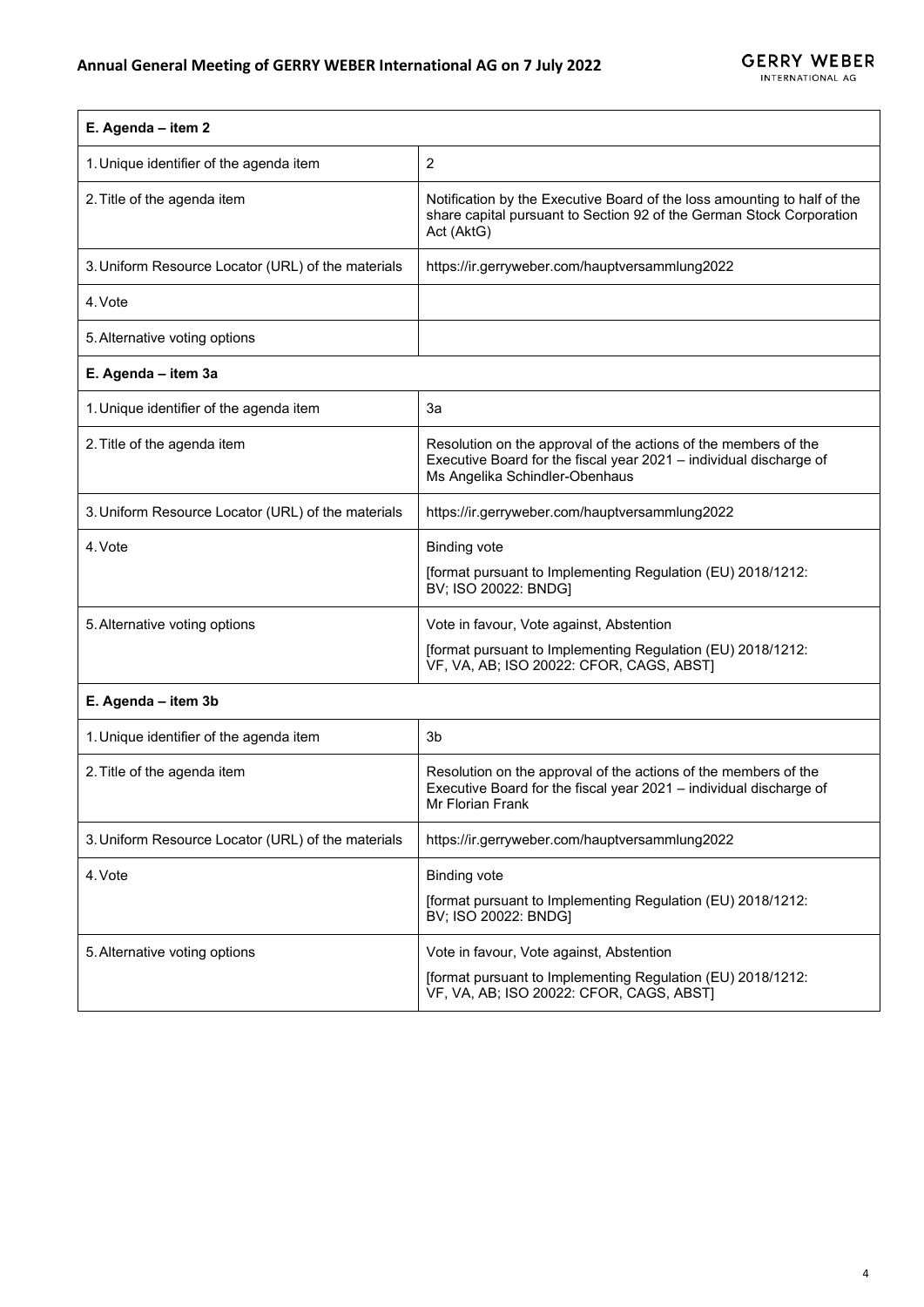| E. Agenda - item 3c                                |                                                                                                                                                                   |
|----------------------------------------------------|-------------------------------------------------------------------------------------------------------------------------------------------------------------------|
| 1. Unique identifier of the agenda item            | Зc                                                                                                                                                                |
| 2. Title of the agenda item                        | Resolution on the approval of the actions of the members of the<br>Executive Board for the fiscal year 2021 - individual discharge of<br>Mr Alexander Gedat       |
| 3. Uniform Resource Locator (URL) of the materials | https://ir.gerryweber.com/hauptversammlung2022                                                                                                                    |
| 4. Vote                                            | <b>Binding vote</b>                                                                                                                                               |
|                                                    | [format pursuant to Implementing Regulation (EU) 2018/1212:<br>BV; ISO 20022: BNDG]                                                                               |
| 5. Alternative voting options                      | Vote in favour, Vote against, Abstention                                                                                                                          |
|                                                    | [format pursuant to Implementing Regulation (EU) 2018/1212:<br>VF, VA, AB; ISO 20022: CFOR, CAGS, ABST]                                                           |
| E. Agenda - item 4a                                |                                                                                                                                                                   |
| 1. Unique identifier of the agenda item            | 4a                                                                                                                                                                |
| 2. Title of the agenda item                        | Resolution on the approval of the actions of the members of the<br>Supervisory Board for the financial year 2021 - individual discharge of<br>Mr Alexander Gedat  |
| 3. Uniform Resource Locator (URL) of the materials | https://ir.gerryweber.com/hauptversammlung2022                                                                                                                    |
| 4. Vote                                            | <b>Binding vote</b>                                                                                                                                               |
|                                                    | [format pursuant to Implementing Regulation (EU) 2018/1212:<br>BV; ISO 20022: BNDG]                                                                               |
| 5. Alternative voting options                      | Vote in favour, Vote against, Abstention                                                                                                                          |
|                                                    | [format pursuant to Implementing Regulation (EU) 2018/1212:<br>VF, VA, AB; ISO 20022: CFOR, CAGS, ABST)                                                           |
| E. Agenda - item 4b                                |                                                                                                                                                                   |
| 1. Unique identifier of the agenda item            | 4b                                                                                                                                                                |
| 2. Title of the agenda item                        | Resolution on the approval of the actions of the members of the<br>Supervisory Board for the financial year 2021 - individual discharge of<br>Mr Dr. Tobias Moser |
| 3. Uniform Resource Locator (URL) of the materials | https://ir.gerryweber.com/hauptversammlung2022                                                                                                                    |
| 4. Vote                                            | <b>Binding vote</b>                                                                                                                                               |
|                                                    | [format pursuant to Implementing Regulation (EU) 2018/1212:<br>BV; ISO 20022: BNDG]                                                                               |

[format pursuant to Implementing Regulation (EU) 2018/1212:

VF, VA, AB; ISO 20022: CFOR, CAGS, ABST]

5. Alternative voting options **Vote in favour, Vote against, Abstention**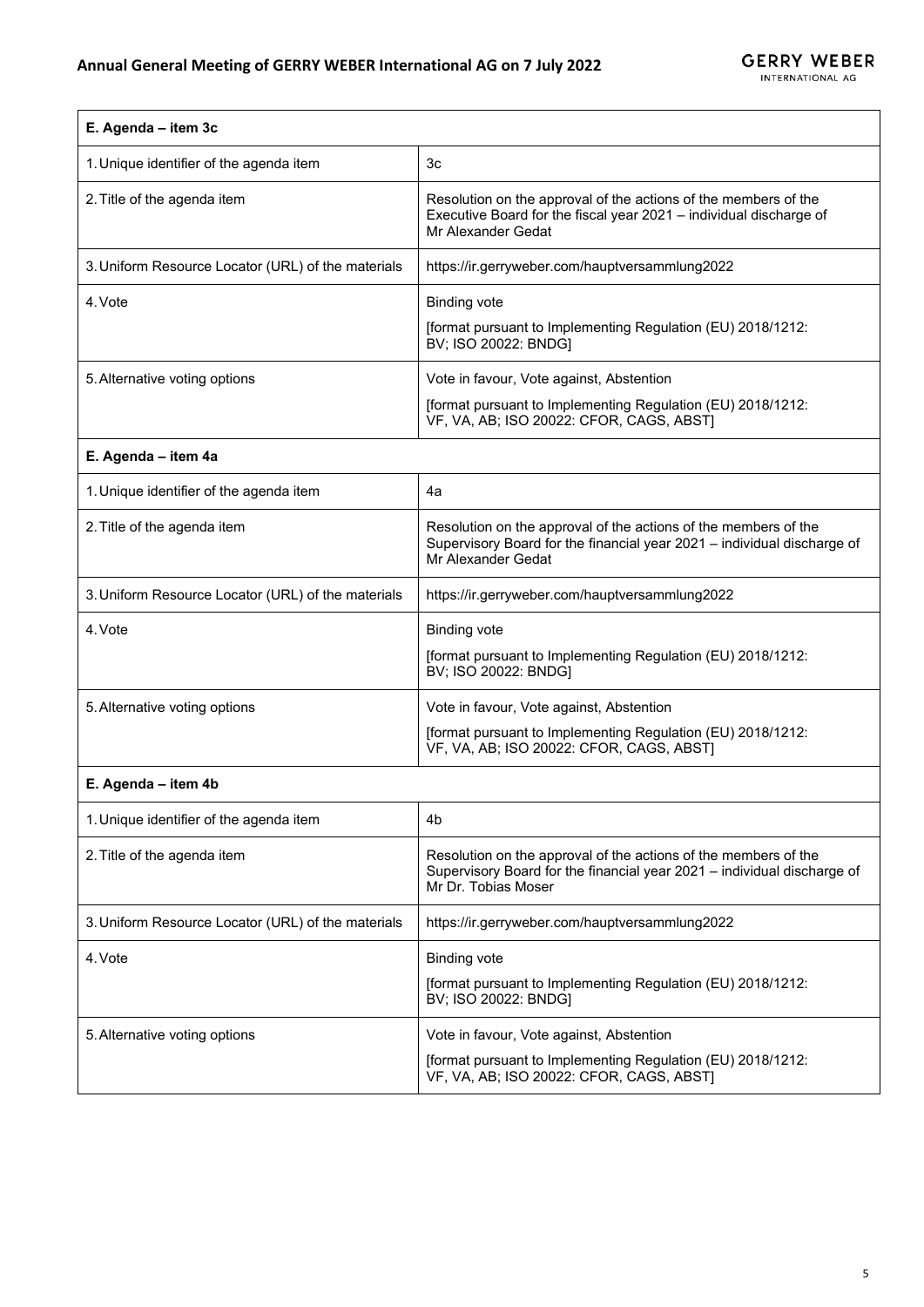| E. Agenda - item 4c                                |                                                                                                                                                                    |
|----------------------------------------------------|--------------------------------------------------------------------------------------------------------------------------------------------------------------------|
| 1. Unique identifier of the agenda item            | 4c                                                                                                                                                                 |
| 2. Title of the agenda item                        | Resolution on the approval of the actions of the members of the<br>Supervisory Board for the financial year 2021 - individual discharge of<br>Mr Manfred Menningen |
| 3. Uniform Resource Locator (URL) of the materials | https://ir.gerryweber.com/hauptversammlung2022                                                                                                                     |
| 4. Vote                                            | <b>Binding vote</b>                                                                                                                                                |
|                                                    | [format pursuant to Implementing Regulation (EU) 2018/1212:<br>BV; ISO 20022: BNDG]                                                                                |
| 5. Alternative voting options                      | Vote in favour, Vote against, Abstention                                                                                                                           |
|                                                    | [format pursuant to Implementing Regulation (EU) 2018/1212:<br>VF, VA, AB; ISO 20022: CFOR, CAGS, ABST]                                                            |
| E. Agenda - item 4d                                |                                                                                                                                                                    |
| 1. Unique identifier of the agenda item            | 4d                                                                                                                                                                 |
| 2. Title of the agenda item                        | Resolution on the approval of the actions of the members of the<br>Supervisory Board for the financial year 2021 - individual discharge of<br>Ms Dagmar Heuer      |
| 3. Uniform Resource Locator (URL) of the materials | https://ir.gerryweber.com/hauptversammlung2022                                                                                                                     |
| 4. Vote                                            | <b>Binding vote</b>                                                                                                                                                |
|                                                    | [format pursuant to Implementing Regulation (EU) 2018/1212:<br>BV; ISO 20022: BNDG]                                                                                |
| 5. Alternative voting options                      | Vote in favour, Vote against, Abstention                                                                                                                           |
|                                                    | [format pursuant to Implementing Regulation (EU) 2018/1212:<br>VF, VA, AB; ISO 20022: CFOR, CAGS, ABST]                                                            |
| E. Agenda - item 4e                                |                                                                                                                                                                    |
| 1. Unique identifier of the agenda item            | 4e                                                                                                                                                                 |
| 2. Title of the agenda item                        | Resolution on the approval of the actions of the members of the<br>Supervisory Board for the financial year 2021 - individual discharge of<br>Mr Milan Lazovic     |
| 3. Uniform Resource Locator (URL) of the materials | https://ir.gerryweber.com/hauptversammlung2022                                                                                                                     |
| 4. Vote                                            | <b>Binding vote</b>                                                                                                                                                |
|                                                    | [format pursuant to Implementing Regulation (EU) 2018/1212:<br>BV; ISO 20022: BNDG]                                                                                |
| 5. Alternative voting options                      | Vote in favour, Vote against, Abstention                                                                                                                           |

[format pursuant to Implementing Regulation (EU) 2018/1212:

VF, VA, AB; ISO 20022: CFOR, CAGS, ABST]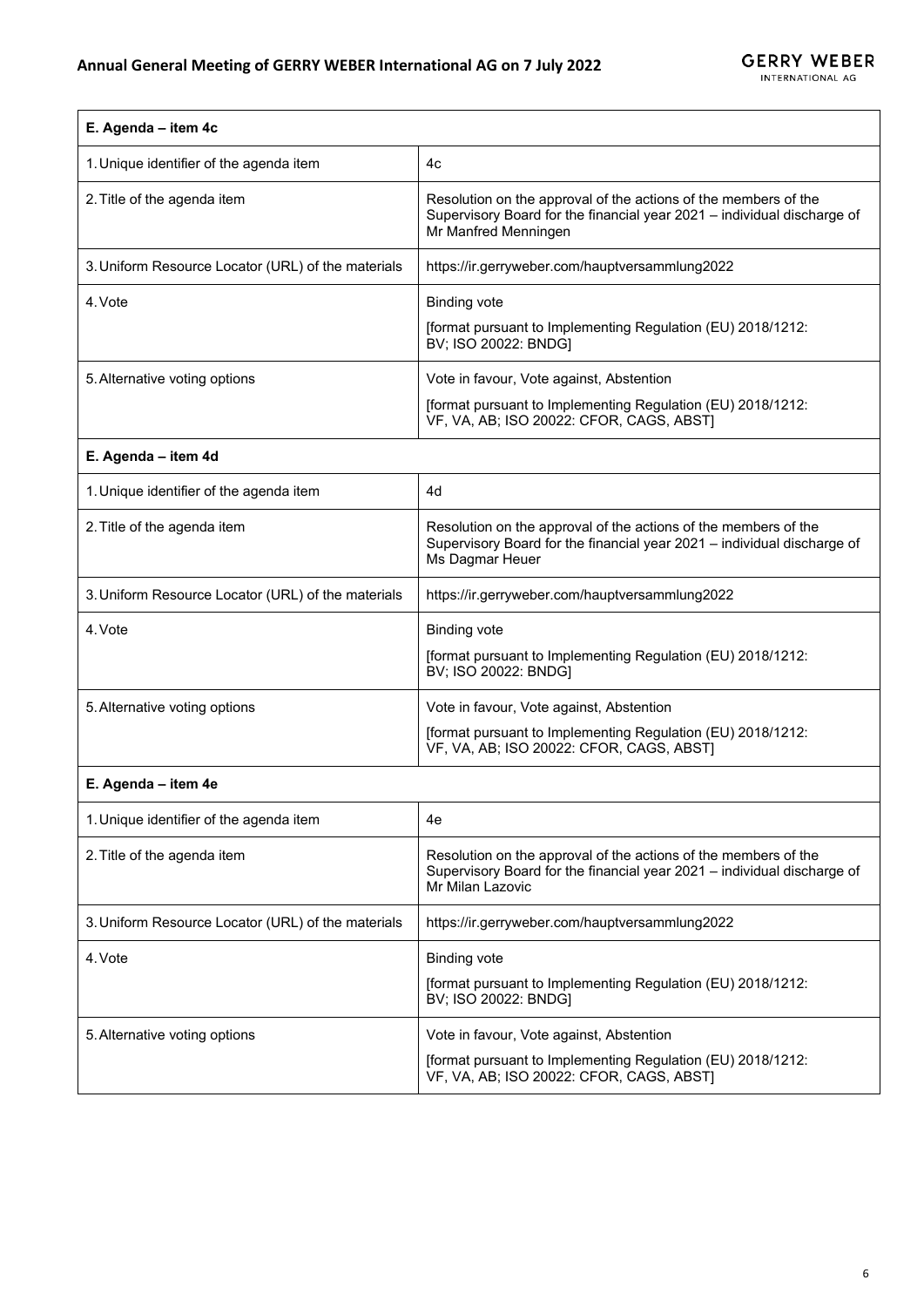| E. Agenda - item 4f                                |                                                                                                                                                                   |  |
|----------------------------------------------------|-------------------------------------------------------------------------------------------------------------------------------------------------------------------|--|
| 1. Unique identifier of the agenda item            | 4f                                                                                                                                                                |  |
| 2. Title of the agenda item                        | Resolution on the approval of the actions of the members of the<br>Supervisory Board for the financial year 2021 - individual discharge of<br>Mr Benjamin Noisser |  |
| 3. Uniform Resource Locator (URL) of the materials | https://ir.gerryweber.com/hauptversammlung2022                                                                                                                    |  |
| 4. Vote                                            | <b>Binding vote</b><br>[format pursuant to Implementing Regulation (EU) 2018/1212:<br>BV; ISO 20022: BNDG]                                                        |  |
| 5. Alternative voting options                      | Vote in favour, Vote against, Abstention                                                                                                                          |  |
|                                                    | [format pursuant to Implementing Regulation (EU) 2018/1212:<br>VF, VA, AB; ISO 20022: CFOR, CAGS, ABST]                                                           |  |
| E. Agenda - item 4g                                |                                                                                                                                                                   |  |
| 1. Unique identifier of the agenda item            | 4g                                                                                                                                                                |  |
| 2. Title of the agenda item                        | Resolution on the approval of the actions of the members of the<br>Supervisory Board for the financial year 2021 - individual discharge of<br>Ms Yvonne Glomp     |  |
| 3. Uniform Resource Locator (URL) of the materials | https://ir.gerryweber.com/hauptversammlung2022                                                                                                                    |  |
| 4. Vote                                            | <b>Binding vote</b>                                                                                                                                               |  |
|                                                    | [format pursuant to Implementing Regulation (EU) 2018/1212:<br>BV; ISO 20022: BNDG]                                                                               |  |
| 5. Alternative voting options                      | Vote in favour, Vote against, Abstention                                                                                                                          |  |
|                                                    | [format pursuant to Implementing Regulation (EU) 2018/1212:<br>VF, VA, AB; ISO 20022: CFOR, CAGS, ABST]                                                           |  |
| E. Agenda - item 4h                                |                                                                                                                                                                   |  |
| 1 Unique identifier of the agenda item             | 4h                                                                                                                                                                |  |

| 1. Unique identifier of the agenda item            | 4h                                                                                                                                                           |
|----------------------------------------------------|--------------------------------------------------------------------------------------------------------------------------------------------------------------|
| 2. Title of the agenda item                        | Resolution on the approval of the actions of the members of the<br>Supervisory Board for the financial year 2021 – individual discharge of<br>Ms Renate Marx |
| 3. Uniform Resource Locator (URL) of the materials | https://ir.gerryweber.com/hauptversammlung2022                                                                                                               |
| 4. Vote                                            | <b>Binding vote</b><br>[format pursuant to Implementing Regulation (EU) 2018/1212:<br>BV; ISO 20022: BNDG]                                                   |
| 5. Alternative voting options                      | Vote in favour, Vote against, Abstention<br>[format pursuant to Implementing Regulation (EU) 2018/1212:<br>VF, VA, AB; ISO 20022: CFOR, CAGS, ABST)          |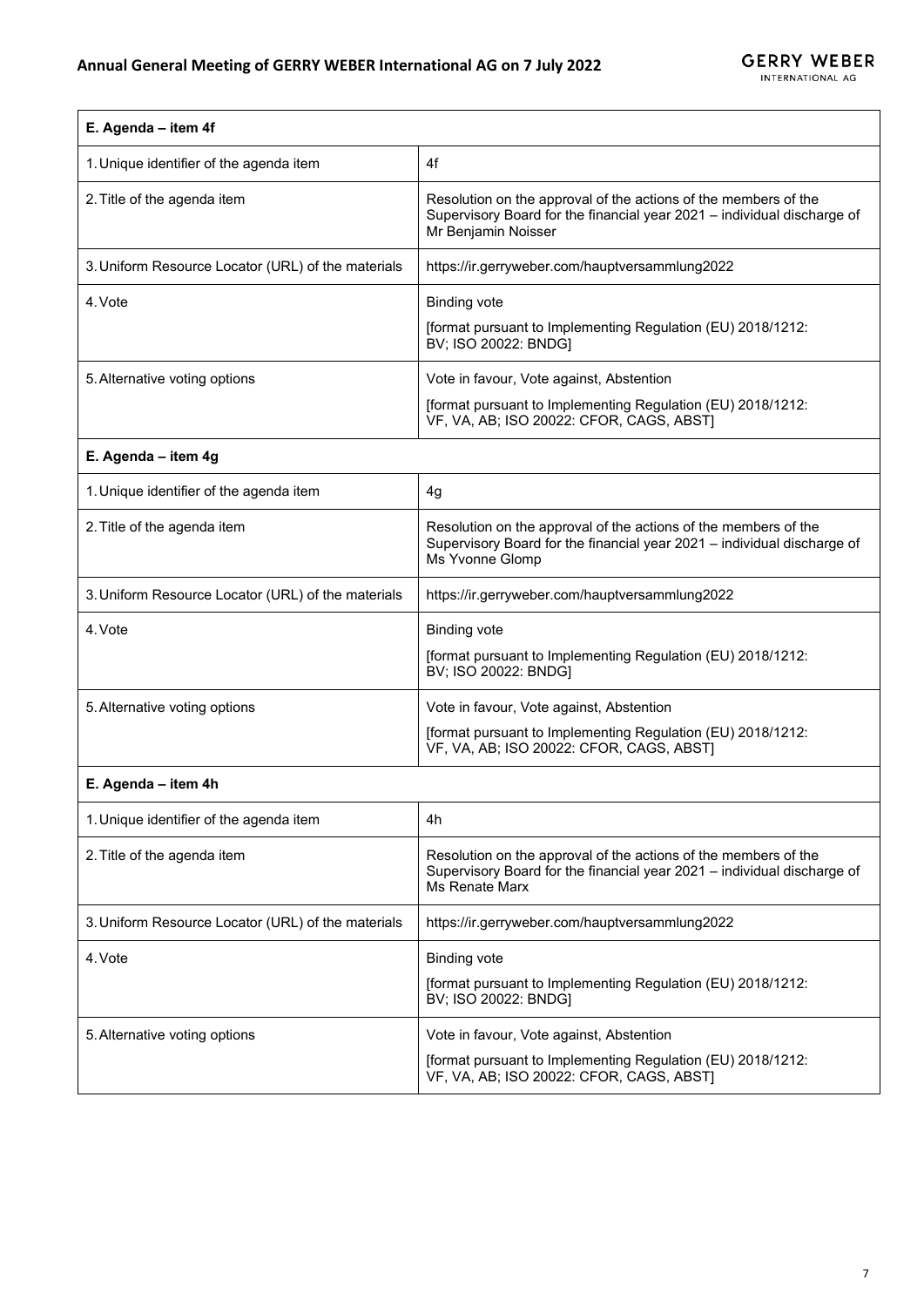| E. Agenda - item 4i                                |                                                                                                                                                                       |  |
|----------------------------------------------------|-----------------------------------------------------------------------------------------------------------------------------------------------------------------------|--|
| 1. Unique identifier of the agenda item            | 4i                                                                                                                                                                    |  |
| 2. Title of the agenda item                        | Resolution on the approval of the actions of the members of the<br>Supervisory Board for the financial year 2021 - individual discharge of<br>Mr Gökay Bostanci       |  |
| 3. Uniform Resource Locator (URL) of the materials | https://ir.gerryweber.com/hauptversammlung2022                                                                                                                        |  |
| 4. Vote                                            | <b>Binding vote</b><br>[format pursuant to Implementing Regulation (EU) 2018/1212:<br>BV; ISO 20022: BNDG]                                                            |  |
| 5. Alternative voting options                      | Vote in favour, Vote against, Abstention<br>[format pursuant to Implementing Regulation (EU) 2018/1212:<br>VF, VA, AB; ISO 20022: CFOR, CAGS, ABST]                   |  |
| E. Agenda - item 4j                                |                                                                                                                                                                       |  |
| 1. Unique identifier of the agenda item            | 4j                                                                                                                                                                    |  |
| 2. Title of the agenda item                        | Resolution on the approval of the actions of the members of the<br>Supervisory Board for the financial year 2021 - individual discharge of<br><b>Ms Kirstin Meese</b> |  |
| 3. Uniform Resource Locator (URL) of the materials | https://ir.gerryweber.com/hauptversammlung2022                                                                                                                        |  |
| 4. Vote                                            | <b>Binding vote</b><br>[format pursuant to Implementing Regulation (EU) 2018/1212:<br>BV; ISO 20022: BNDG]                                                            |  |
| 5. Alternative voting options                      | Vote in favour, Vote against, Abstention<br>[format pursuant to Implementing Regulation (EU) 2018/1212:<br>VF, VA, AB; ISO 20022: CFOR, CAGS, ABST]                   |  |
| E. Agenda - item 4k                                |                                                                                                                                                                       |  |
| 1. Unique identifier of the agenda item            | 4k                                                                                                                                                                    |  |
| 2. Title of the agenda item                        | Resolution on the approval of the actions of the members of the<br>Supervisory Board for the financial year 2021 - individual discharge of<br>Ms Barbara Jentgens     |  |
| 3. Uniform Resource Locator (URL) of the materials | https://ir.gerryweber.com/hauptversammlung2022                                                                                                                        |  |
| 4. Vote                                            | <b>Binding vote</b><br>[format pursuant to Implementing Regulation (EU) 2018/1212:<br>BV; ISO 20022: BNDG]                                                            |  |
| 5. Alternative voting options                      | Vote in favour, Vote against, Abstention<br>[format pursuant to Implementing Regulation (EU) 2018/1212:<br>VF, VA, AB; ISO 20022: CFOR, CAGS, ABST]                   |  |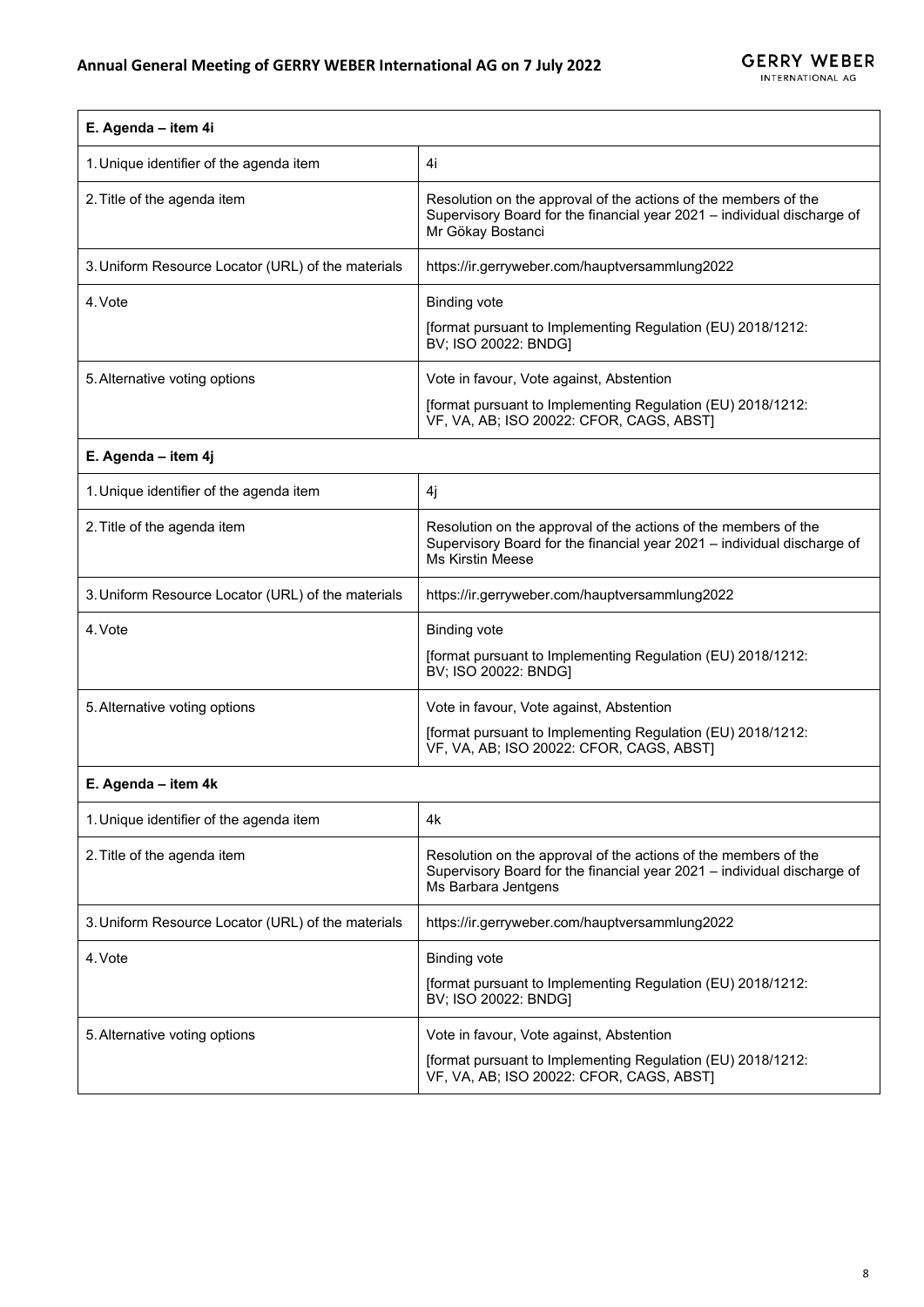| E. Agenda - item 4l                                |                                                                                                                                                                         |  |
|----------------------------------------------------|-------------------------------------------------------------------------------------------------------------------------------------------------------------------------|--|
| 1. Unique identifier of the agenda item            | 41                                                                                                                                                                      |  |
| 2. Title of the agenda item                        | Resolution on the approval of the actions of the members of the<br>Supervisory Board for the financial year 2021 - individual discharge of<br>Mr Sanjib (Sanjay) Sharma |  |
| 3. Uniform Resource Locator (URL) of the materials | https://ir.gerryweber.com/hauptversammlung2022                                                                                                                          |  |
| 4. Vote                                            | <b>Binding vote</b><br>[format pursuant to Implementing Regulation (EU) 2018/1212:<br>BV; ISO 20022: BNDG]                                                              |  |
| 5. Alternative voting options                      | Vote in favour, Vote against, Abstention                                                                                                                                |  |
|                                                    | [format pursuant to Implementing Regulation (EU) 2018/1212:<br>VF, VA, AB; ISO 20022: CFOR, CAGS, ABST)                                                                 |  |
| E. Agenda - item 4m                                |                                                                                                                                                                         |  |
| 1. Unique identifier of the agenda item            | 4m                                                                                                                                                                      |  |
| 2. Title of the agenda item                        | Resolution on the approval of the actions of the members of the<br>Supervisory Board for the financial year 2021 - individual discharge of<br>Ms Christina Käßhöfer     |  |
| 3. Uniform Resource Locator (URL) of the materials | https://ir.gerryweber.com/hauptversammlung2022                                                                                                                          |  |
| 4. Vote                                            | <b>Binding vote</b>                                                                                                                                                     |  |
|                                                    | [format pursuant to Implementing Regulation (EU) 2018/1212:<br>BV; ISO 20022: BNDG]                                                                                     |  |
| 5. Alternative voting options                      | Vote in favour, Vote against, Abstention                                                                                                                                |  |
|                                                    | [format pursuant to Implementing Regulation (EU) 2018/1212:<br>VF, VA, AB; ISO 20022: CFOR, CAGS, ABST]                                                                 |  |
| E. Agenda - item 4n                                |                                                                                                                                                                         |  |
| 1. Unique identifier of the agenda item            | 4n                                                                                                                                                                      |  |
| 2. Title of the agenda item                        | Resolution on the approval of the actions of the members of the<br>Supervisory Board for the financial year 2021 - individual discharge of<br>Mr Norbert Steinke        |  |
| 3. Uniform Resource Locator (URL) of the materials | https://ir.gerryweber.com/hauptversammlung2022                                                                                                                          |  |
| 4. Vote                                            | <b>Binding vote</b>                                                                                                                                                     |  |
|                                                    | [format pursuant to Implementing Regulation (EU) 2018/1212:<br>BV; ISO 20022: BNDG]                                                                                     |  |
| 5. Alternative voting options                      | Vote in favour, Vote against, Abstention                                                                                                                                |  |
|                                                    | [format pursuant to Implementing Regulation (EU) 2018/1212:<br>VF, VA, AB; ISO 20022: CFOR, CAGS, ABST]                                                                 |  |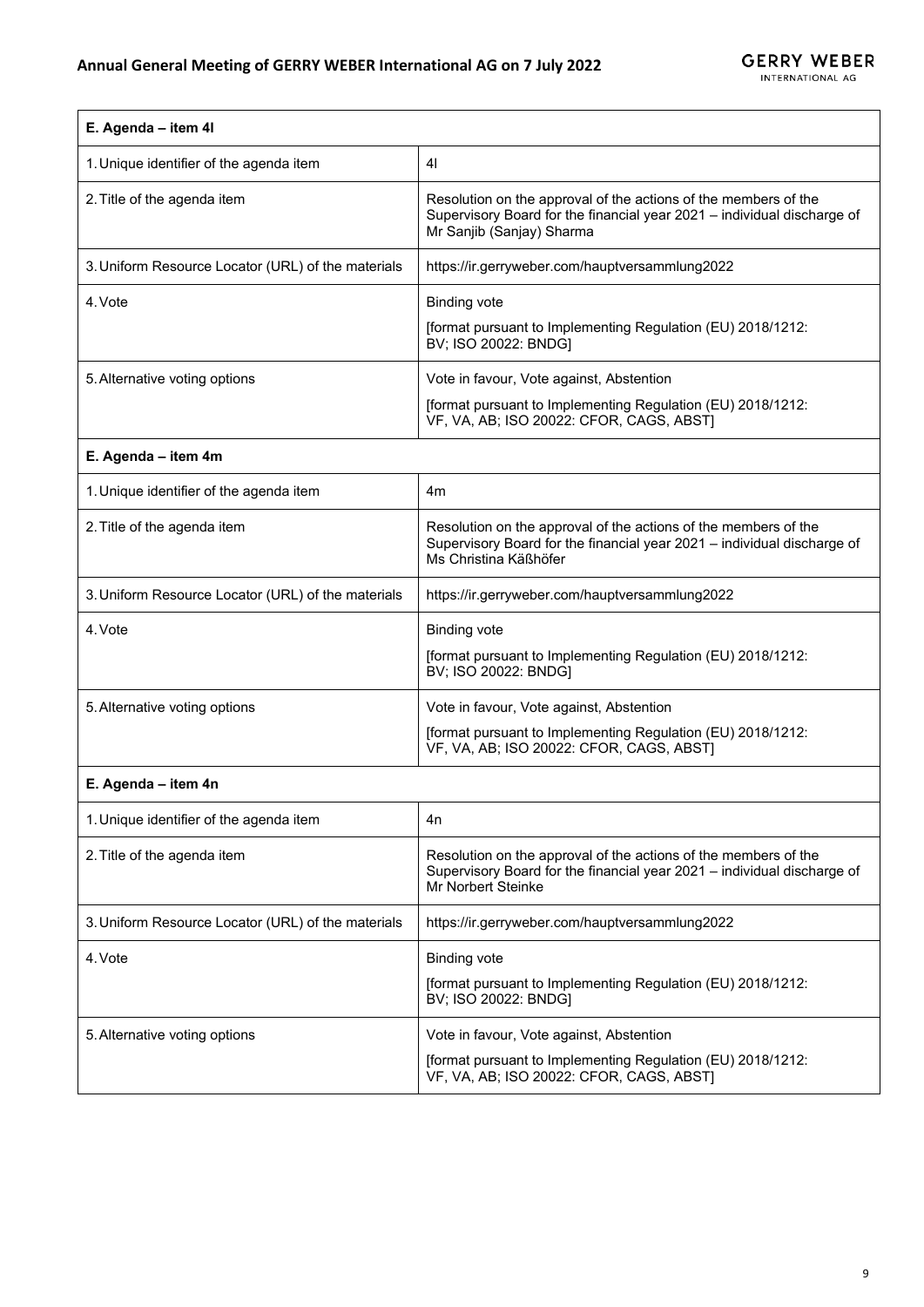| E. Agenda - item 4o                                |                                                                                                                                                                |  |
|----------------------------------------------------|----------------------------------------------------------------------------------------------------------------------------------------------------------------|--|
| 1. Unique identifier of the agenda item            | 40                                                                                                                                                             |  |
| 2. Title of the agenda item                        | Resolution on the approval of the actions of the members of the<br>Supervisory Board for the financial year 2021 - individual discharge of<br>Ms Antje Finke   |  |
| 3. Uniform Resource Locator (URL) of the materials | https://ir.gerryweber.com/hauptversammlung2022                                                                                                                 |  |
| 4. Vote                                            | <b>Binding vote</b>                                                                                                                                            |  |
|                                                    | [format pursuant to Implementing Regulation (EU) 2018/1212:<br>BV; ISO 20022: BNDG]                                                                            |  |
| 5. Alternative voting options                      | Vote in favour, Vote against, Abstention                                                                                                                       |  |
|                                                    | [format pursuant to Implementing Regulation (EU) 2018/1212:<br>VF, VA, AB; ISO 20022: CFOR, CAGS, ABST]                                                        |  |
| E. Agenda - item 4p                                |                                                                                                                                                                |  |
| 1. Unique identifier of the agenda item            | 4 <sub>p</sub>                                                                                                                                                 |  |
| 2. Title of the agenda item                        | Resolution on the approval of the actions of the members of the<br>Supervisory Board for the financial year 2021 - individual discharge of<br>Mr Klaus Lippert |  |
| 3. Uniform Resource Locator (URL) of the materials | https://ir.gerryweber.com/hauptversammlung2022                                                                                                                 |  |
| 4. Vote                                            | <b>Binding vote</b>                                                                                                                                            |  |
|                                                    | [format pursuant to Implementing Regulation (EU) 2018/1212:<br>BV; ISO 20022: BNDG]                                                                            |  |
| 5. Alternative voting options                      | Vote in favour, Vote against, Abstention                                                                                                                       |  |
|                                                    | [format pursuant to Implementing Regulation (EU) 2018/1212:<br>VF, VA, AB; ISO 20022: CFOR, CAGS, ABST)                                                        |  |
| E. Agenda - item 5                                 |                                                                                                                                                                |  |
| 1. Unique identifier of the agenda item            | 5                                                                                                                                                              |  |
| 2. Title of the agenda item                        | Resolution on the discharge of Mr. Ralf Weber                                                                                                                  |  |
| 3. Uniform Resource Locator (URL) of the materials | https://ir.gerryweber.com/hauptversammlung2022                                                                                                                 |  |
| 4. Vote                                            | <b>Binding vote</b>                                                                                                                                            |  |
|                                                    | [format pursuant to Implementing Regulation (EU) 2018/1212:<br>BV; ISO 20022: BNDG]                                                                            |  |
| 5. Alternative voting options                      | Vote in favour, Vote against, Abstention                                                                                                                       |  |
|                                                    | [format pursuant to Implementing Regulation (EU) 2018/1212:<br>VF, VA, AB; ISO 20022: CFOR, CAGS, ABST]                                                        |  |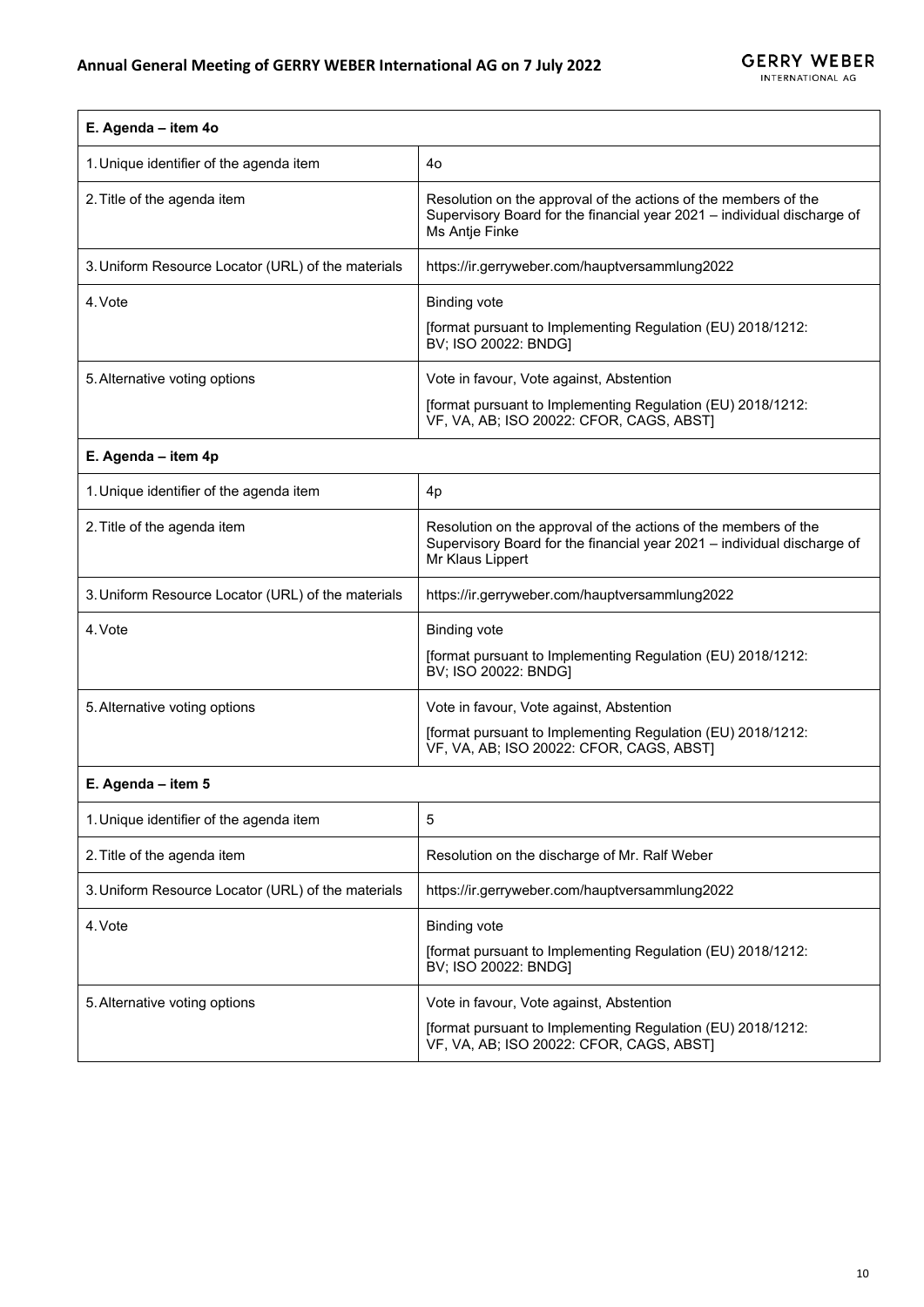| E. Agenda - item 6                                 |                                                                                                                                                     |
|----------------------------------------------------|-----------------------------------------------------------------------------------------------------------------------------------------------------|
| 1. Unique identifier of the agenda item            | 6                                                                                                                                                   |
| 2. Title of the agenda item                        | Resolution on the approval of the remuneration report for the financial<br>vear 2021                                                                |
| 3. Uniform Resource Locator (URL) of the materials | https://ir.gerryweber.com/hauptversammlung2022                                                                                                      |
| 4. Vote                                            | Advisory vote<br>[format pursuant to Implementing Regulation (EU) 2018/1212:<br>AV; ISO 20022: ADVI]                                                |
| 5. Alternative voting options                      | Vote in favour, Vote against, Abstention<br>[format pursuant to Implementing Regulation (EU) 2018/1212:<br>VF, VA, AB; ISO 20022: CFOR, CAGS, ABST) |

## **E. Agenda – item 7**

 $\Gamma$ 

| 1. Unique identifier of the agenda item            | 7                                                                                                                                                   |
|----------------------------------------------------|-----------------------------------------------------------------------------------------------------------------------------------------------------|
| 2. Title of the agenda item                        | Election of the auditor of the annual and consolidated financial<br>statements for the 2022 financial year                                          |
| 3. Uniform Resource Locator (URL) of the materials | https://ir.gerryweber.com/hauptversammlung2022                                                                                                      |
| 4. Vote                                            | <b>Binding vote</b><br>[format pursuant to Implementing Regulation (EU) 2018/1212:<br>BV; ISO 20022: BNDG]                                          |
| 5. Alternative voting options                      | Vote in favour, Vote against, Abstention<br>[format pursuant to Implementing Regulation (EU) 2018/1212:<br>VF, VA, AB; ISO 20022: CFOR, CAGS, ABSTI |
|                                                    |                                                                                                                                                     |

## **F. Specification of the deadlines regarding the exercise of other shareholders rights**

| F. Shareholder right – supplementary motions |                                                                                                                                                 |  |
|----------------------------------------------|-------------------------------------------------------------------------------------------------------------------------------------------------|--|
| 1. Object of deadline                        | Submission of requests for additions to the agenda                                                                                              |  |
| 2. Applicable issuer deadline                | 06.06.2022, 24:00 hrs. (CEST) (time of receipt decisive)<br>[format pursuant to Implementing Regulation (EU) 2018/1212:<br>20220606; 22:00 UTCI |  |
| F. Shareholder right – counter-motions       |                                                                                                                                                 |  |
| 1. Object of deadline                        | Submission of counter-motions to specific items on the agenda                                                                                   |  |
| 2. Applicable issuer deadline                | 22.06.2022, 24:00 hrs. (CEST) (time of receipt decisive)<br>[format pursuant to Implementing Regulation (EU) 2018/1212:<br>20220622; 22:00 UTCI |  |